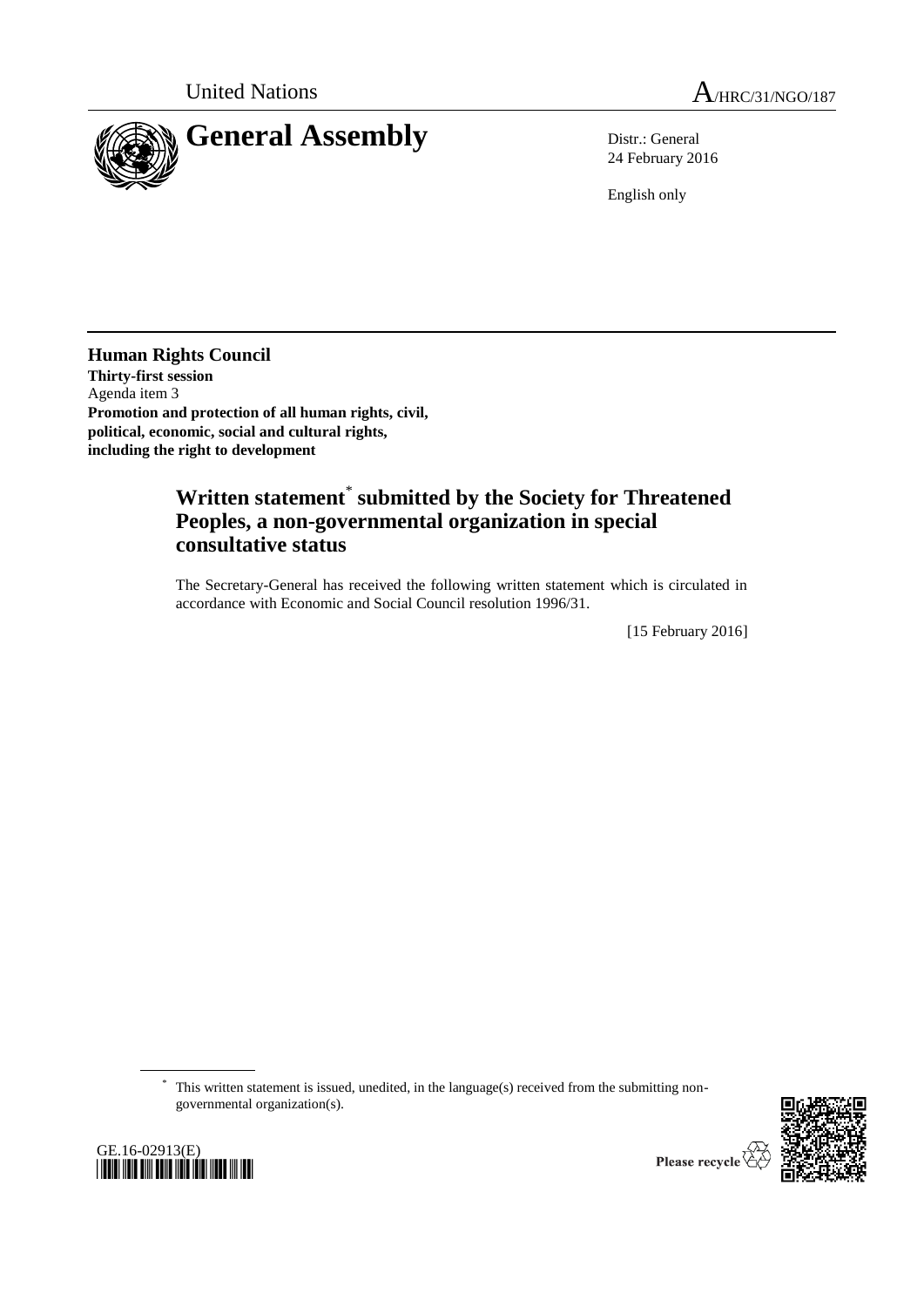## **Children's and human rights need to be respected in the scope of administrative actions in Germany**

The German government has opened the borders for more than one million refugees – and has earned a lot of respect regarding its dealing with refugees and asylum seekers, many of whom are in need of protection and assistance.

At the same time, Society for Threatened Peoples would like to point out that it is extremely irresponsible to deport children and adolescents of refugee families, who were born or raised in Germany, to countries they have never seen before. We are especially concerned about members of the Roma, Ashkali and the Balkan-Egyptians from Kosovo who fled to Germany in the 1990s.

Due to the armed conflicts of 1998/1999, about 150,000 Roma, Ashkali and Balkan-Egyptians were forced to seek (temporary) refuge in Germany and other Western European countries. Hundreds of members of these minority groups were abducted, tortured or murdered – and many of them drowned in the Adriatic. Around 35,000 found temporary protection in Germany.

In 2009, the federal and state governments started to deport more and more refugees from Kosovo who were still living in Germany. According to estimates, there are still about 4,400 members of the Roma, Ashkali and the Balkan-Egyptians living in Germany, together with their children. So far, they were tolerated – but are now obliged to leave the country. Even though some of these refugees have been living in Germany for more than 15 years, several initiatives to allow them to stay in Germany have failed. Even against the background of German history, such plans did not find a majority in parliament – nor support from the federal government.

Although the European Court of Human Rights (ECHR) decided that Art. 8 ECHR protects those who have their roots in Germany and who do not feel connected to their alleged country of origin at all, several attempts to prevent deportations based on Art. 8 EHCR (the right to private and family life) have failed in court proceedings.

As the government is clearly obliged to protect minors, deportations of children who were tolerated here for several years are to be seen as violations of Art. 1 para. 1 sentence 2 of the German constitution.

Even if it argued that the German authorities and courts have the duty act in the children's best interest, thereby complying with the constitutional obligation to render balanced and justified decisions, the German authorities are disrespecting the Convention on the Rights of the Child. According to Art. 3 paragraph 1 of this convention, the child's welfare must have priority in administrative actions.

As – according to the courts – the refugee children share the fate of their parents, it is especially problematic that the current legal situation does not provide for an independent right of residence in cases where a child of under 14 years of age attends a school in Germany regularly. If the parents are unable to make a living by themselves and are, thus, dependent on social welfare benefits, they are not integrated into the German society (in an economic sense), and their requests for legal protection and a right to stay are dismissed. Thus, children have no chance to be granted a permanent right to stay. Although the German courts have acknowledged that the situation in Kosovo is difficult – and have also acknowledged the discrimination – they argue that this is not enough to rule out deportations.

From the viewpoint of the STP, this is inhumane and irresponsible: The only thing the children know about the country their parents came from are their troubling reports about having to flee from war and persecution, about intolerable discrimination and misery. The only place these children and adolescents feel attached to is Germany.

In a study that was published in November 2015, entitled "Lost in Transition", the Society for Threatened Peoples (STP) was able to show that the Roma are exposed to severe discrimination in Kosovo, meaning returnees cannot live there. It is almost impossible for them to find jobs or a home; they have no access to vocational training, and the health care situation is extremely bad – so most of them are forced to leave the country and head back to Western Europe. This is a vicious circle that promises a bleak future, especially the children.